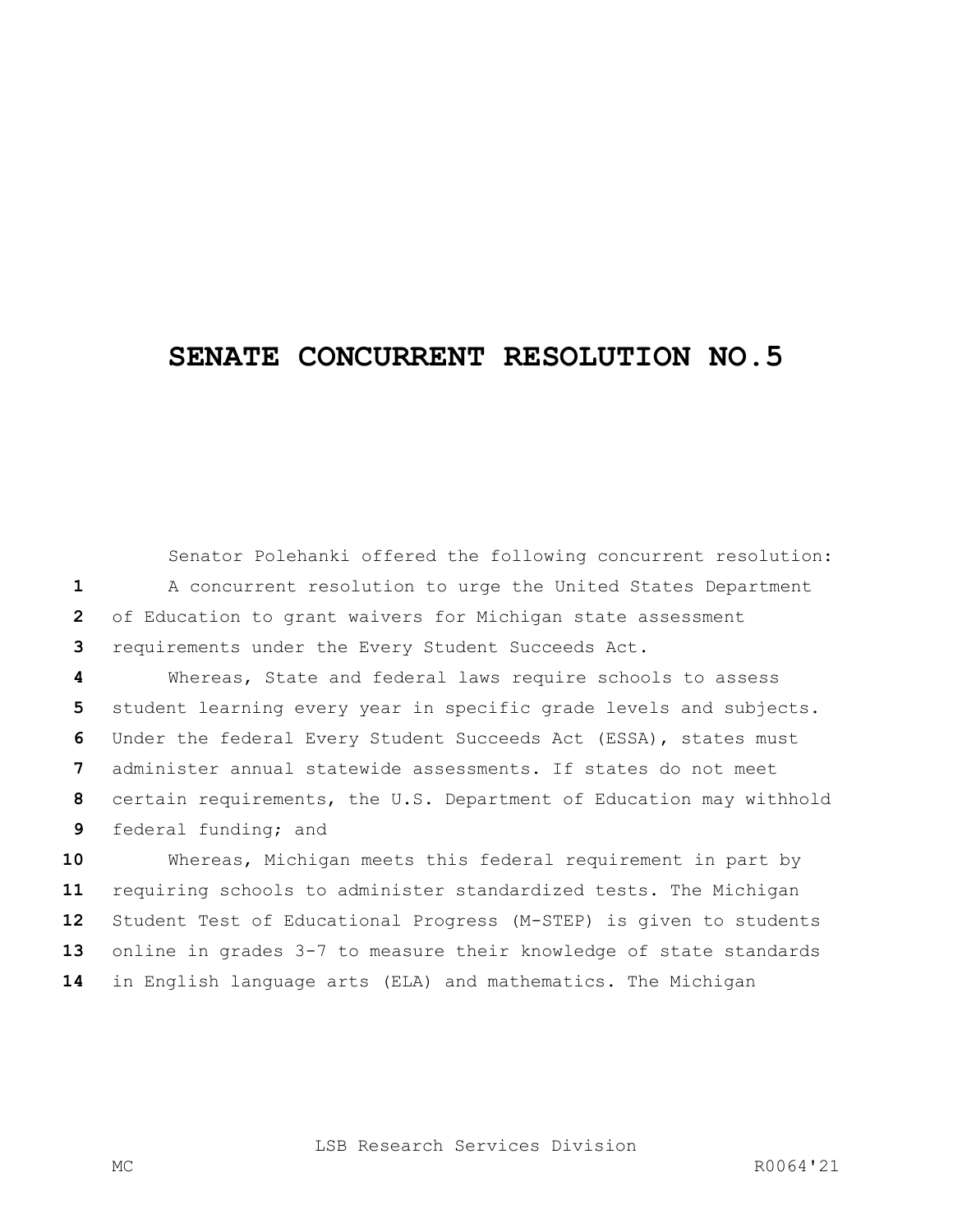Department of Education also administers the PSAT 8/9 which replaced the M-STEP ELA and mathematics assessment for grade 8. The M-STEP and the PSAT 8/9 aim to provide valuable information to parents and teachers on student academic performance that help schools and districts evaluate curriculum and programming effectiveness; and

 Whereas, While the PSAT 8/9 is paper-based and the M-STEP is administered online, students normally take both assessments under the supervision of an administrator who can ensure test security. Maintaining uniform procedures for test administration helps ensure that results are accurate and meaningful and that no student has an unfair advantage in their assessment performance; and

 Whereas, In light of the uncertainty of in-person school attendance for the rest of the 2020-21 school year due to the COVID-19 Pandemic, it will be difficult to prepare uniform procedures for administration of state assessments. This may result in decreased test security and overall confusion regarding the process, which may detract from the reliability of the assessment results; and

 Whereas, The U.S. Department of Education announced that they will grant a waiver to any state that is unable to assess its students due to the ongoing national emergency brought on by the COVID-19 Pandemic for the current 2019-2020 school year. The decision was made in order to allow students to focus on learning and staying healthy while allowing teachers time to adapt to remote learning; and

 Whereas, School districts will continue to face enormous burdens and challenges as they scramble to prepare for education under new and uncertain circumstances in the upcoming school year.